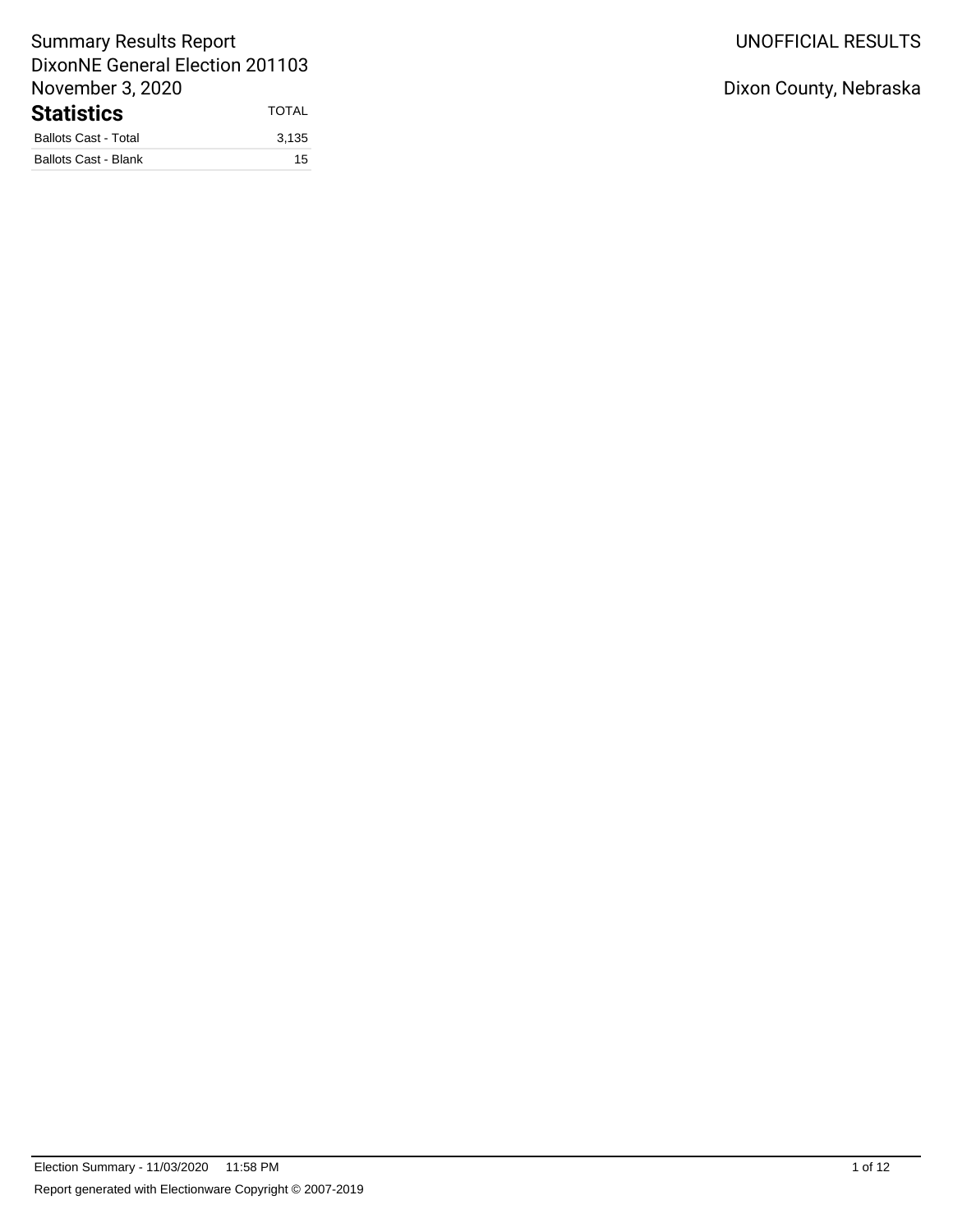## **President and Vice President**

Vote For 1

|                       | TOTAI |
|-----------------------|-------|
| Rep Trump/Pence       | 2,335 |
| Dem Biden/Harris      | 651   |
| Lib Jorgensen/Cohen   | 97    |
| Write-In Totals       | 11    |
| Overvotes             | 13    |
| Undervotes            | 28    |
| <b>Contest Totals</b> | 3,135 |

#### **United States Senator**

Vote For 1

|                       | <b>TOTAL</b> |
|-----------------------|--------------|
| Rep Ben Sasse         | 2,206        |
| Dem Chris Janicek     | 501          |
| Lib Gene Siadek       | 206          |
| Write-In Totals       | 66           |
| Overvotes             | 2            |
| Undervotes            | 154          |
| <b>Contest Totals</b> | 3.135        |

#### **Congress Dist 1** Vote For 1

| Rep Jeff Fortenberry  | TOTAL<br>83 |
|-----------------------|-------------|
| Dem Kate Bolz         | 31          |
| Lib Dennis B. Grace   | 4           |
| Write-In Totals       | ∩           |
| Overvotes             | 1           |
| Undervotes            | 1           |
| <b>Contest Totals</b> |             |

#### **Congress Dist 3**

Vote For 1

| Rep Adrian Smith      | TOTAL<br>2,215 |
|-----------------------|----------------|
| Dem Mark Elworth Jr.  | 537            |
| Lib Dustin C. Hobbs   | 101            |
| Write-In Totals       | 6              |
| Overvotes             | 3              |
| Undervotes            | 153            |
| <b>Contest Totals</b> | 3.015          |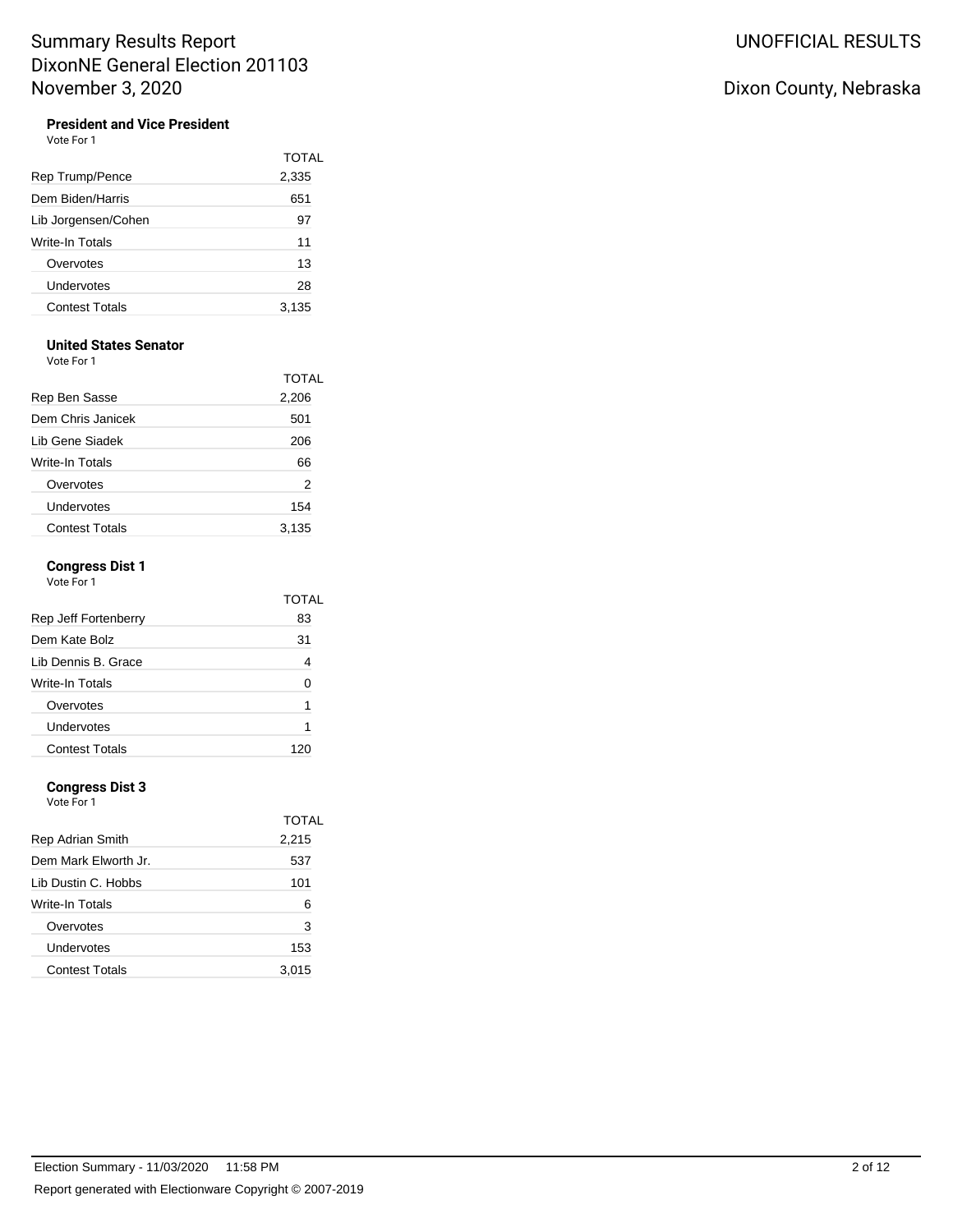#### **Co. Supv. #2** Vote For 1

| Rep Deric Anderson    | TOTAL<br>468 |
|-----------------------|--------------|
| Write-In Totals       | 16           |
| Overvotes             | 1            |
| Undervotes            | 52           |
| <b>Contest Totals</b> | 537          |

#### **Co Supv Dist #4**

Vote For 1

|                       | TOTAL |
|-----------------------|-------|
| Rep Neil Blohm        | 433   |
| Write-In Totals       | 10    |
| Overvotes             | 0     |
| Undervotes            | 58    |
| <b>Contest Totals</b> | 501   |

## **Co Supv Dist #6**

Vote For 1

|                       | <b>TOTAL</b> |
|-----------------------|--------------|
| Rep Terry Nicholson   | 230          |
| Write-In Totals       | 1            |
| Overvotes             |              |
| Undervotes            | 31           |
| <b>Contest Totals</b> | つらつ          |

#### **State Bd of Ed Dist 3** Vote For 1

|                       | <b>TOTAL</b> |
|-----------------------|--------------|
| Patti S. Gubbels      | 1,636        |
| Mike Goos             | 846          |
| Write-In Totals       | 8            |
| Overvotes             | 8            |
| Undervotes            | 637          |
| <b>Contest Totals</b> | 3,135        |

#### **Retain Judge Stine** Vote For 1

| .                     |              |
|-----------------------|--------------|
|                       | <b>TOTAL</b> |
| <b>YES</b>            | 1,996        |
| NO.                   | 469          |
| Overvotes             | O            |
| Undervotes            | 670          |
| <b>Contest Totals</b> | 3,135        |
|                       |              |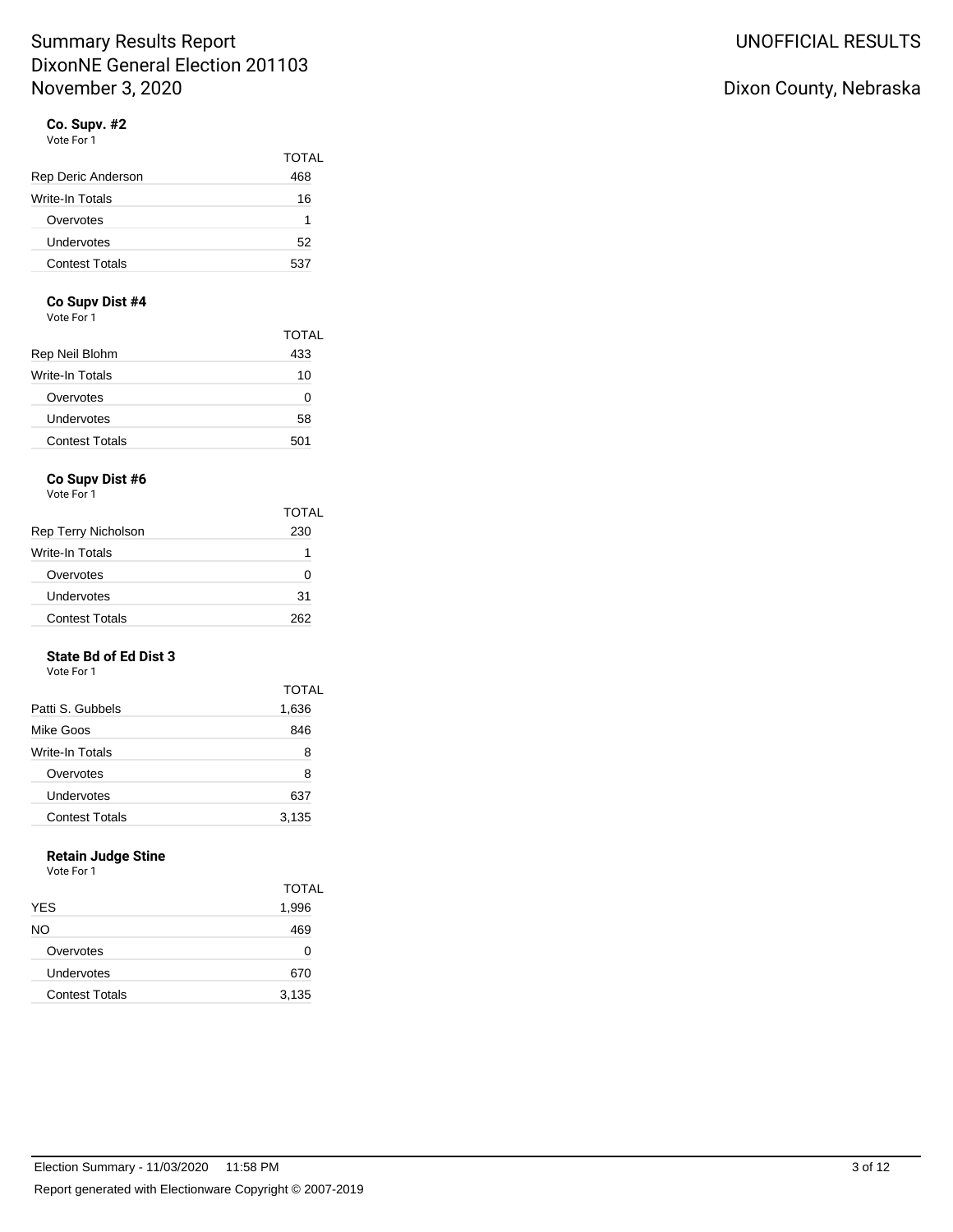### **Retain Judge Block**

Vote For 1

|                       | <b>TOTAL</b> |
|-----------------------|--------------|
| <b>YES</b>            | 1,958        |
| NO.                   | 492          |
| Overvotes             | 1            |
| Undervotes            | 684          |
| <b>Contest Totals</b> | 3,135        |

### **Retain Judge Hall**

Vote For 1

|                       | TOTAL |
|-----------------------|-------|
| <b>YES</b>            | 1,970 |
| NO                    | 487   |
| Overvotes             | 1     |
| Undervotes            | 677   |
| <b>Contest Totals</b> | 3,135 |

## **Retain Judge Vampola**

Vote For 1

|                       | <b>TOTAL</b> |
|-----------------------|--------------|
| <b>YES</b>            | 1,944        |
| NO.                   | 518          |
| Overvotes             | O            |
| Undervotes            | 673          |
| <b>Contest Totals</b> | 3,135        |

#### **Northeast CC Dist 3** Vote For 1

| Arlan Kuehn           | <b>TOTAL</b><br>2,319 |                 |
|-----------------------|-----------------------|-----------------|
|                       |                       | Write-In Totals |
| Overvotes             | 0                     |                 |
| Undervotes            | 804                   |                 |
| <b>Contest Totals</b> | 3,135                 |                 |

### **Northeast CC - At Large**

Vote For 1

|                       | TOTAL |
|-----------------------|-------|
| Jeff Sherer           | 1,269 |
| <b>Timothy Miller</b> | 1,018 |
| Write-In Totals       | 5     |
| Overvotes             | 5     |
| Undervotes            | 838   |
| <b>Contest Totals</b> | 3,135 |
|                       |       |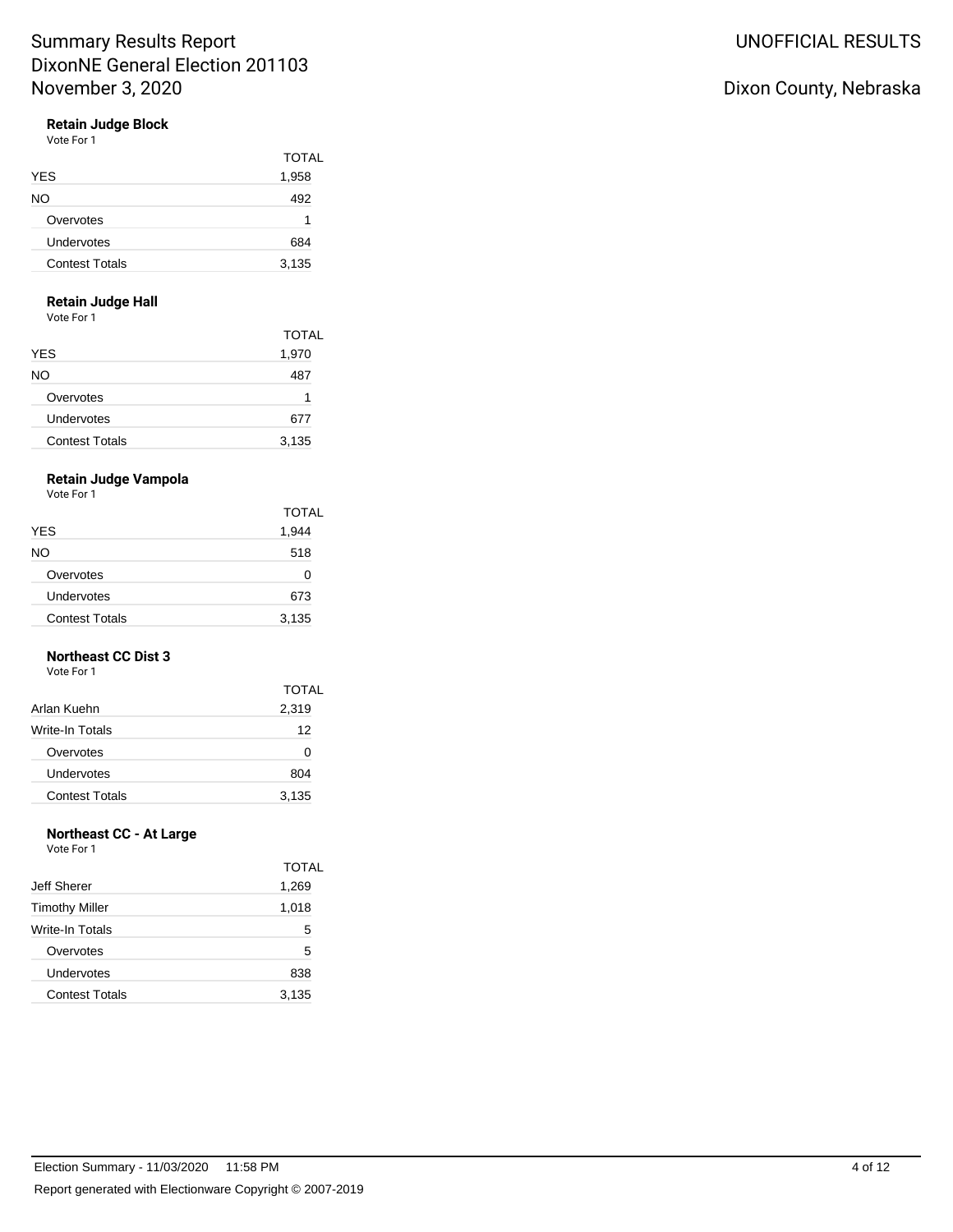#### **L&C NRD Subdist 4** Vote For 1

| Carolyn A. Heine      | <b>TOTAL</b><br>205 |
|-----------------------|---------------------|
| Write-In Totals       | 2                   |
| Overvotes             | 1                   |
| Undervotes            | 74                  |
| <b>Contest Totals</b> | 282                 |

### **L&C NRD Subdist 5**

Vote For 1

|                         | TOTAL |
|-------------------------|-------|
| <b>Curtis Armstrong</b> | 1,467 |
| Write-In Totals         | 2     |
| Overvotes               | 1     |
| Undervotes              | 281   |
| <b>Contest Totals</b>   | 1,751 |

## **LE NRD Subdist 5**

Vote For 1

|                       | <b>TOTAL</b> |
|-----------------------|--------------|
| Jerry Allemann        | 860          |
| Write-In Totals       | з            |
| Overvotes             | 0            |
| Undervotes            | 239          |
| <b>Contest Totals</b> | 1,102        |

#### **Northeast NE PPD Sub 8**

Vote For 1

|                       | TOTAL |
|-----------------------|-------|
| Jan Von Minden        | 665   |
| Write-In Totals       | 178   |
| Overvotes             | 1     |
| Undervotes            | 185   |
| <b>Contest Totals</b> | 1,029 |

## **ESU1-Dist 6**

Vote For 1

|                       | TOTAL |
|-----------------------|-------|
| Lana Oswald           | 1,040 |
| Write-In Totals       | 32    |
| Overvotes             | 1     |
| Undervotes            | 293   |
| <b>Contest Totals</b> | 1,366 |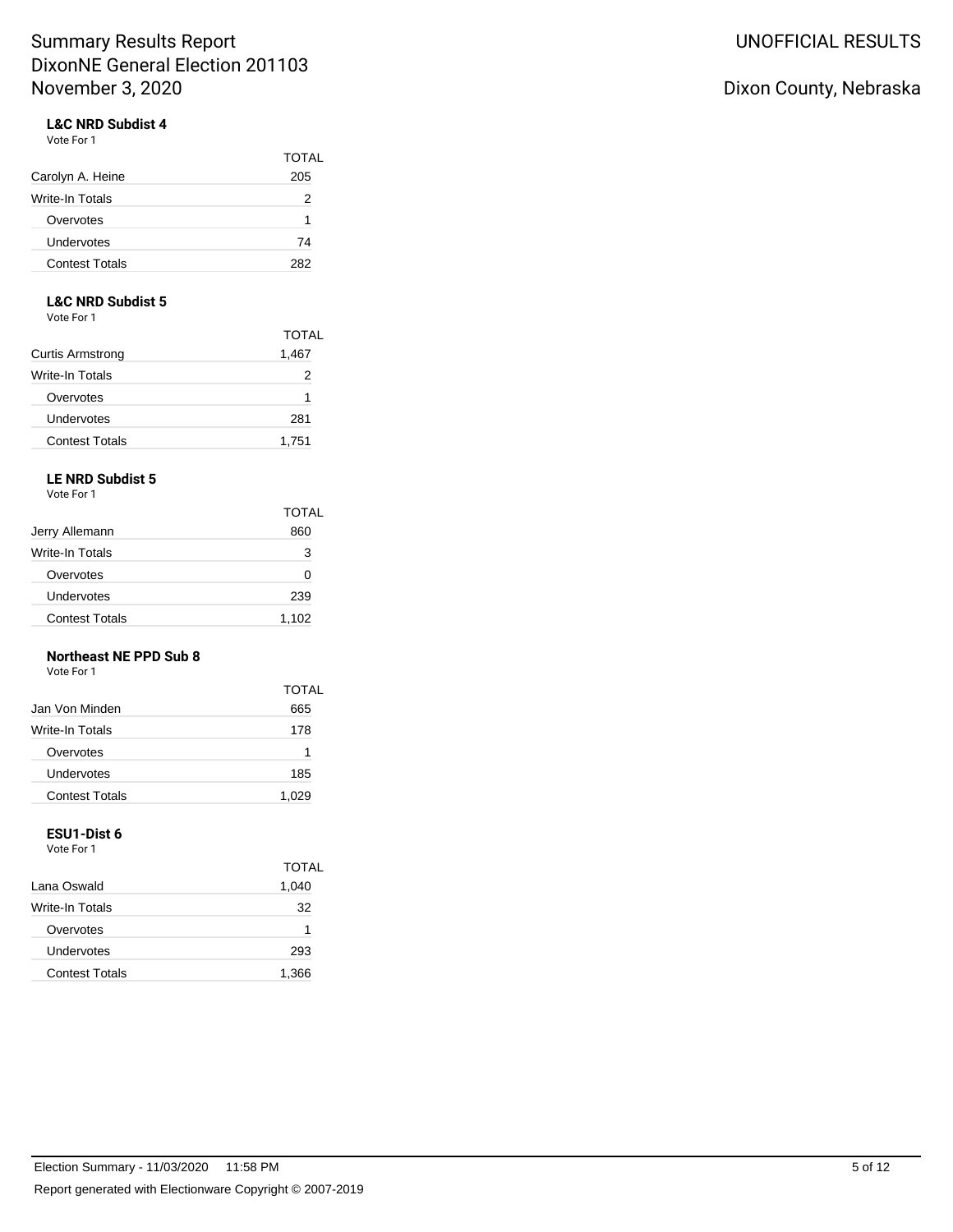# **Noxious Weed Board**

| Vote For 3 |  |
|------------|--|
|            |  |

|                       | <b>TOTAL</b> |
|-----------------------|--------------|
| Ray Kneifl            | 2,323        |
| James A. Lunz         | 2,106        |
| Marlin Bose           | 1,927        |
| Write-In Totals       | 47           |
| Overvotes             | 3            |
| Undervotes            | 2,999        |
| <b>Contest Totals</b> | 9,405        |
|                       |              |

### **Allen School Board**

Vote For 3

| <u>vuusi ulu</u>      |              |
|-----------------------|--------------|
|                       | <b>TOTAL</b> |
| Stacey Woodward       | 477          |
| Kevin Connot          | 420          |
| Gil Ridenour          | 396          |
| Write-In Totals       | 28           |
| Overvotes             | 0            |
| Undervotes            | 410          |
| <b>Contest Totals</b> | 1.731        |

#### **Emerson-Hubbard School Board** Vote For 3

|                       | TOTAL |
|-----------------------|-------|
| Joani Franzluebbers   | 197   |
| <b>Cherie Conley</b>  | 173   |
| <b>Bill Shanks</b>    | 169   |
| Write-In Totals       |       |
| Overvotes             | 3     |
| Undervotes            | 201   |
| <b>Contest Totals</b> | 750   |

### **Ponca School Board**

Vote For 3

|                       | <b>TOTAL</b> |
|-----------------------|--------------|
| Phil Kramper          | 744          |
| Shawn Fethkenher      | 579          |
| Monte Burki           | 548          |
| William Kastning      | 388          |
| Write-In Totals       | 5            |
| Overvotes             | 3            |
| Undervotes            | 487          |
| <b>Contest Totals</b> | 2.754        |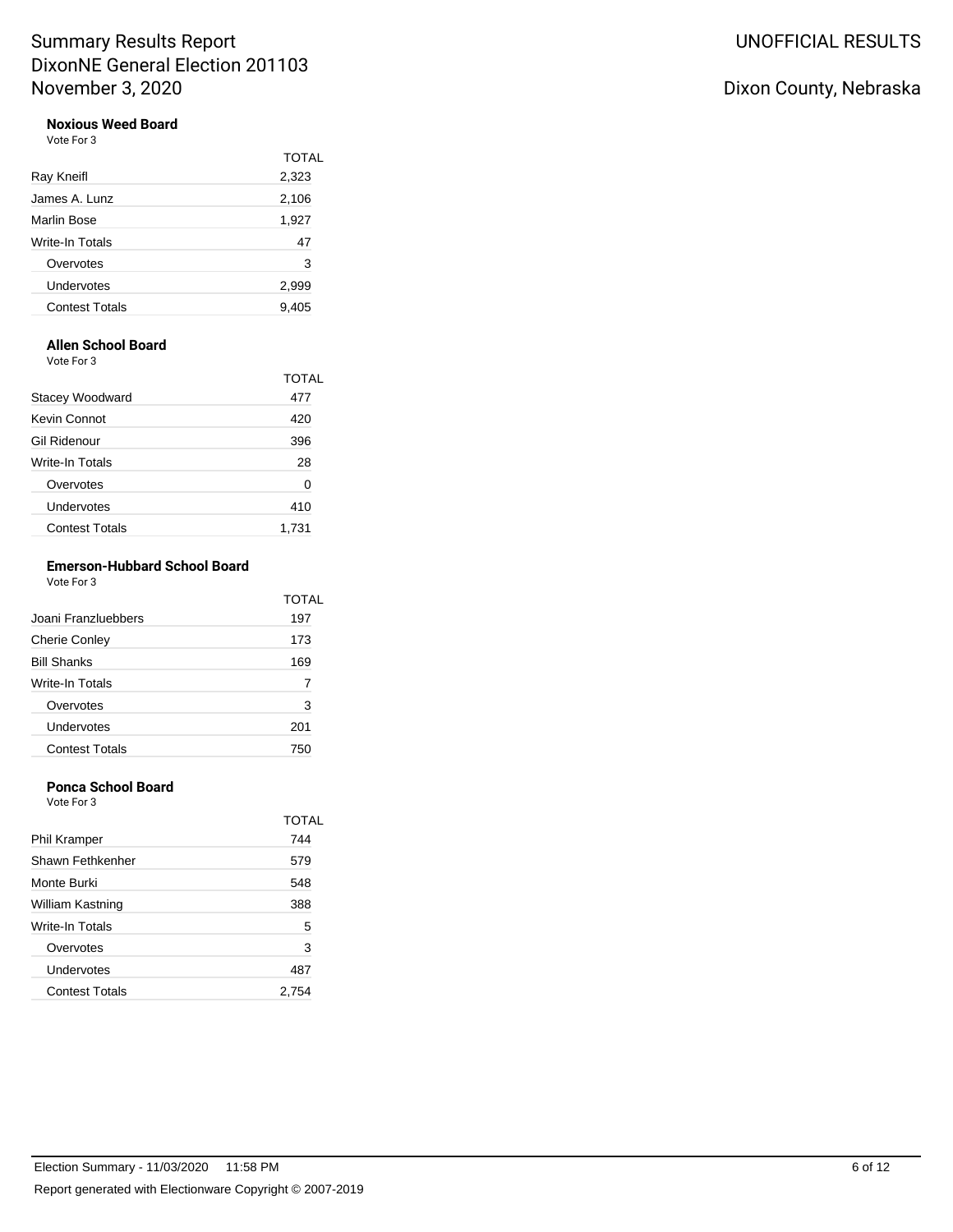### **Wakefield School Board**

Vote For 3

|                       | TOTAL |
|-----------------------|-------|
| <b>Emily Godinez</b>  | 383   |
| <b>Eric Riewer</b>    | 378   |
| James A. Litchfield   | 272   |
| Write-In Totals       | 21    |
| Overvotes             | 0     |
| Undervotes            | 680   |
| <b>Contest Totals</b> | 1.734 |
|                       |       |

#### **Hartington-Newcastle School Board**

Vote For 3

|                       | TOTAL |
|-----------------------|-------|
| Dana Rosener          | 376   |
| Jason Heikes          | 332   |
| Aaron Fuelberth       | 322   |
| Write-In Totals       | 18    |
| Overvotes             | 0     |
| Undervotes            | 422   |
| <b>Contest Totals</b> | 1.470 |

#### **Laurel-Concord-Coleridge School Board** Vote For 4

|                       | TOTAL |
|-----------------------|-------|
| Dustin Thompson       | 212   |
| Samuel Recob          | 204   |
| Carol Erwin           | 200   |
| Write-In Totals       | 35    |
| Overvotes             | 0     |
| Undervotes            | 429   |
| <b>Contest Totals</b> | 1.08C |

## **LCC School Bond**

Vote For 1

|                               | TOTAL |
|-------------------------------|-------|
| AGAINST such Bonds and tax    | 136   |
| <b>FOR such Bonds and tax</b> | 123   |
| Overvotes                     |       |
| Undervotes                    | 11    |
| Contest Totals                | 270   |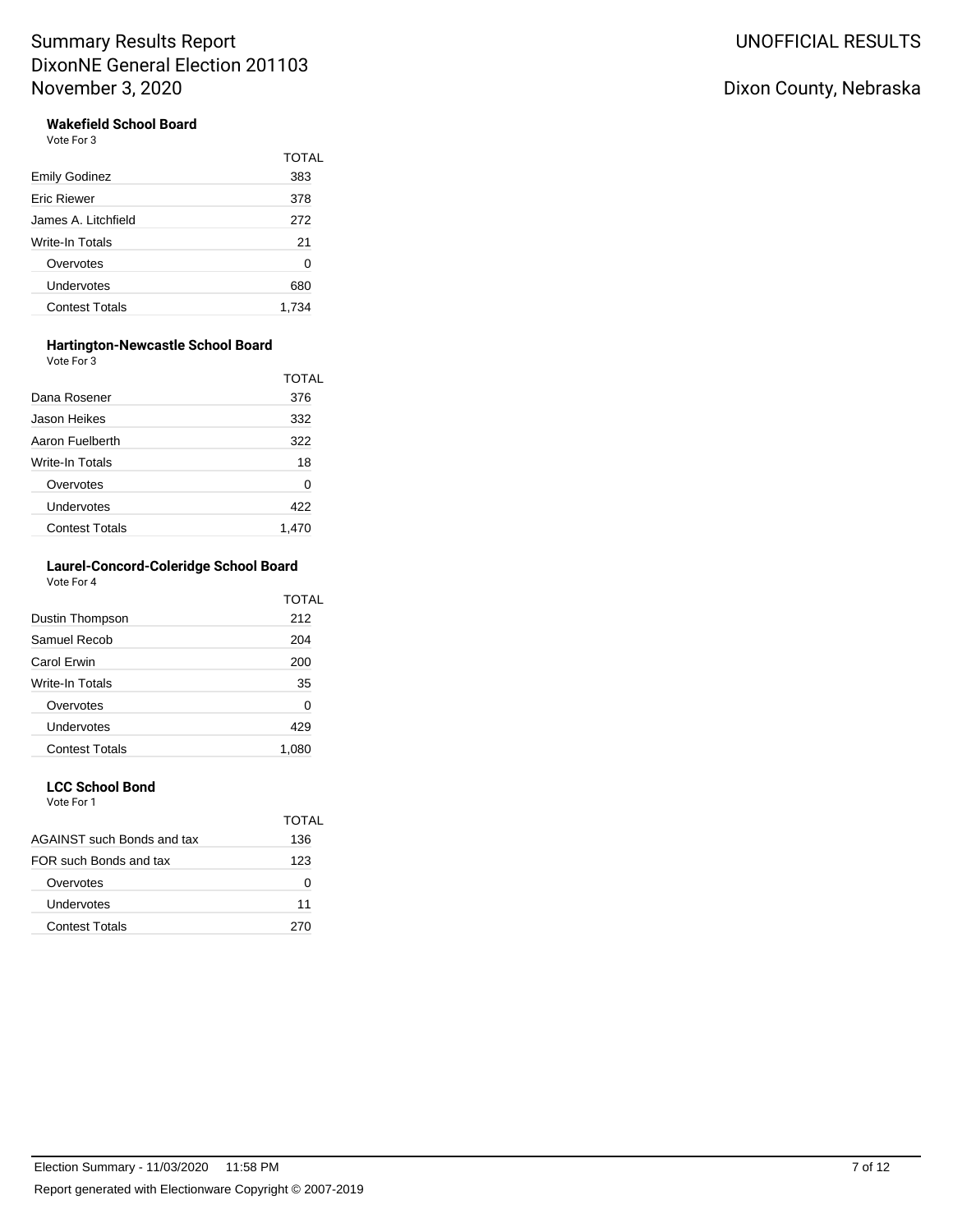## **Wayne School Board**

Vote For 3

|                        | TOTAL |
|------------------------|-------|
| Lynn P. Junck          | 32    |
| Jaime Manz             | 29    |
| <b>Brent Pick</b>      | 28    |
| Jeryl L. Nelson        | 21    |
| <b>Write-In Totals</b> | 0     |
| Overvotes              | 0     |
| Undervotes             | 46    |
| <b>Contest Totals</b>  | 156   |

## **Wynot School Board**

Vote For 3

|                       | TOTAL |
|-----------------------|-------|
| Greg Hite             |       |
| Kelly Wieseler        |       |
| Write-In Totals       |       |
| Overvotes             |       |
| Undervotes            |       |
| <b>Contest Totals</b> |       |

### **Ponca Ward 1**

| Vote For 2 |  |
|------------|--|
|            |  |

| <b>Andrew Stark</b>   | TOTAL<br>176 |
|-----------------------|--------------|
| Dillon Rickett        | 171          |
| Write-In Totals       | 5            |
| Overvotes             | 2            |
| Undervotes            | 138          |
| <b>Contest Totals</b> | 492          |

### **Ponca Ward 2**

Vote For 1

|                       | TOTAL |
|-----------------------|-------|
| D. J. Smith           | 243   |
| Write-In Totals       | 6     |
| Overvotes             | n     |
| Undervotes            | 12    |
| <b>Contest Totals</b> | 261   |

## **Wakefield Ward 1**

Vote For 1

|                       | TOTAL |
|-----------------------|-------|
| Ross S. Hansen        | 142   |
| Steven H. Greve       | 81    |
| Write-In Totals       | 2     |
| Overvotes             | O     |
| Undervotes            | 8     |
| <b>Contest Totals</b> | 233   |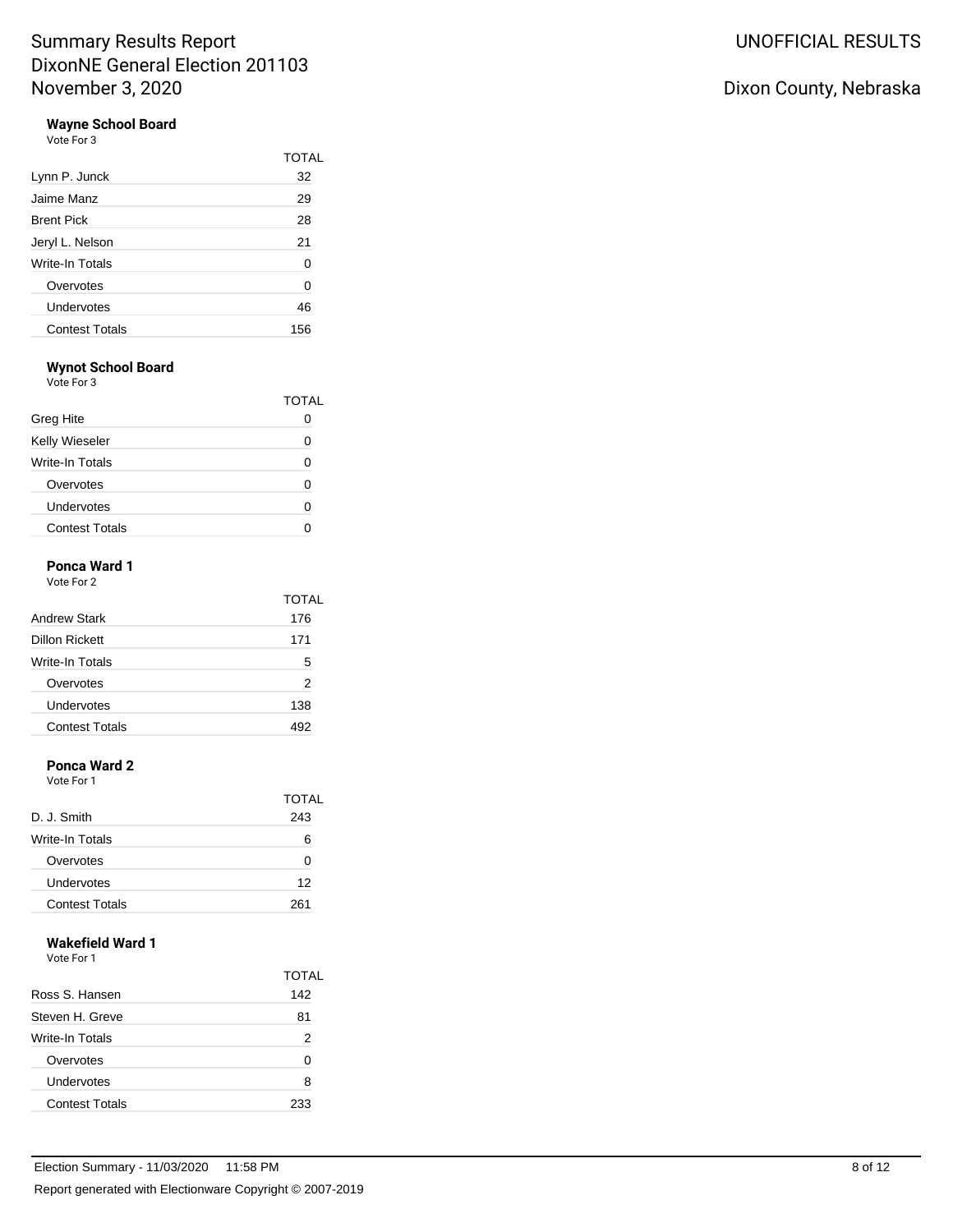# Wakefield Ward 2

| Vote For 1 |  |
|------------|--|
|------------|--|

|                       | TOTAI |
|-----------------------|-------|
| Valerie Bard          | 98    |
| John Geiser           | 47    |
| Write-In Totals       | 0     |
| Overvotes             | U     |
| Undervotes            | 6     |
| <b>Contest Totals</b> | 151   |

#### **Wakefield Proposition 1**

| Vote For 1 |  |
|------------|--|
|------------|--|

| YES (For continuing the Sales and Use            | TOTAL<br>277 |
|--------------------------------------------------|--------------|
| NO (Against continuing the Sales and<br>Use Tax) | 79           |
| Overvotes                                        |              |
| Undervotes                                       | 28           |
| <b>Contest Totals</b>                            |              |

#### **Wakefield Proposition 2** Vote For 1

| YES (For continuing the Program as<br>amended) | TOTAL<br>245 |
|------------------------------------------------|--------------|
| NO (Against continuing the Program)            | 106          |
| Overvotes                                      | O            |
| Undervotes                                     | 33           |
| Contest Totals                                 | 384          |

### **Allen Village**

Vote For 2

|                 | TOTAL |
|-----------------|-------|
| Dean Chase      | 179   |
| Jay L. Jones    | 164   |
| Write-In Totals | 10    |
| Overvotes       | O     |
| Undervotes      | 83    |
| Contest Totals  | 436   |

### **Concord Village**

| Vote For 3 |
|------------|
|------------|

|                       | TOTAL |
|-----------------------|-------|
| Doug Olson            | 62    |
| Write-In Totals       | 23    |
| Overvotes             | n     |
| Undervotes            | 143   |
| <b>Contest Totals</b> | 228   |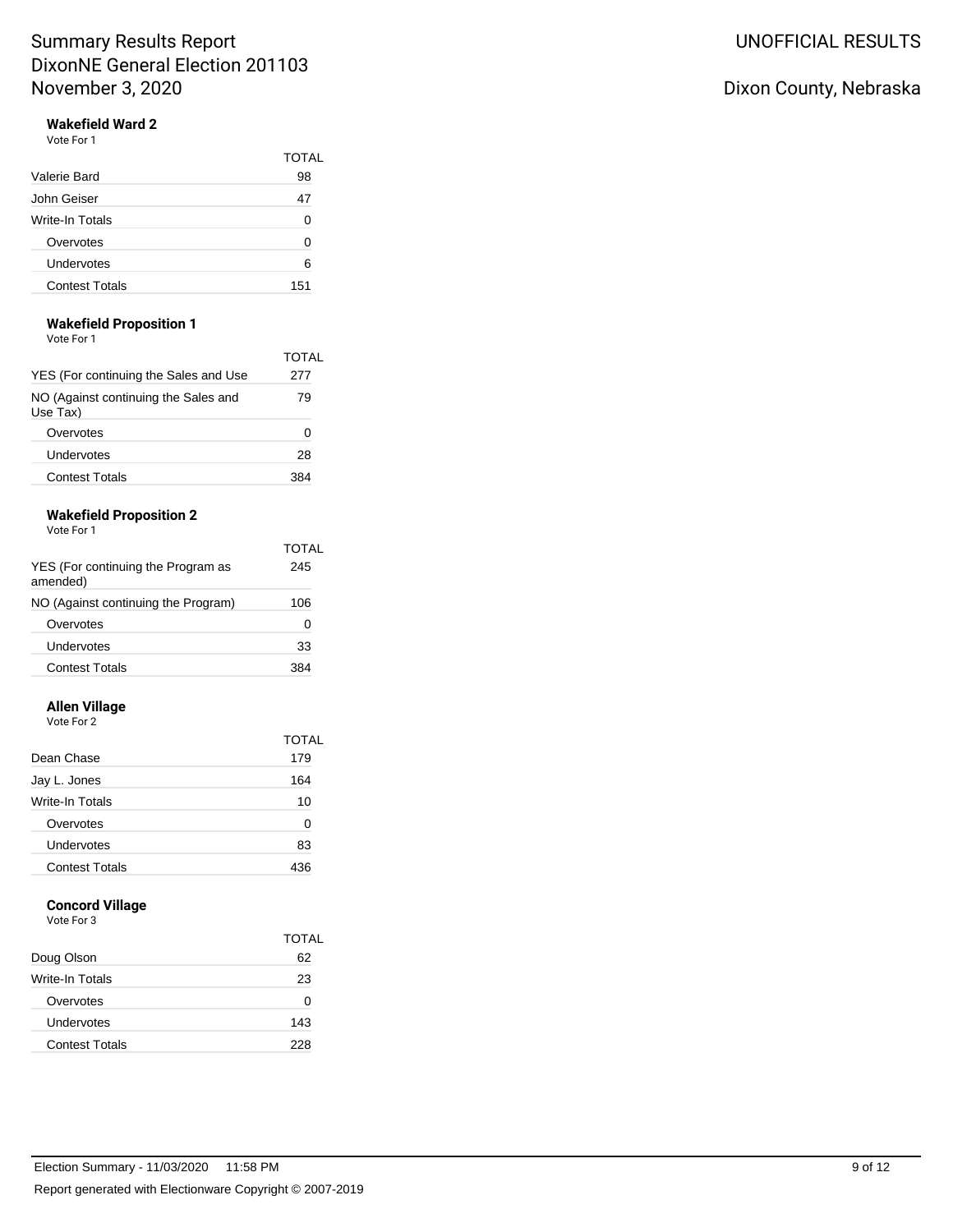#### **Dixon Village** Vote For 3

| Jeffrey Hartung       | TOTAL<br>40 |
|-----------------------|-------------|
| Leroy Bathke          | 39          |
| Marvin Nelson         | 35          |
| Write-In Totals       | 18          |
| Overvotes             | 0           |
| Undervotes            | 12          |
| <b>Contest Totals</b> |             |
|                       |             |

### **Emerson Village**

Vote For 3

| <u>vuusi ulu</u>      |       |
|-----------------------|-------|
|                       | TOTAL |
| Ryan P. Beacom        | 113   |
| Mark Graf             | 90    |
| Tarry L. Daum         | 88    |
| Doug Mackling         | 77    |
| Robert Bose           | 49    |
| Write-In Totals       | 1     |
| Overvotes             | 0     |
| Undervotes            | 80    |
| <b>Contest Totals</b> | 498   |

### **Martinsburg Village**

Vote For 2

|                       | TOTAI |
|-----------------------|-------|
| Bobbi Lamprecht       | 34    |
| Jason Reuter          | 30    |
| Write-In Totals       | 8     |
| Overvotes             | ŋ     |
| Undervotes            | 16    |
| <b>Contest Totals</b> | 88    |

#### **Maskell Village** Vote For 3

|                       | TOTAL |
|-----------------------|-------|
| Jeanne I. Blatchford  | 23    |
| Write-In Totals       |       |
| Overvotes             | 3     |
| Undervotes            | 27    |
| <b>Contest Totals</b> | 120   |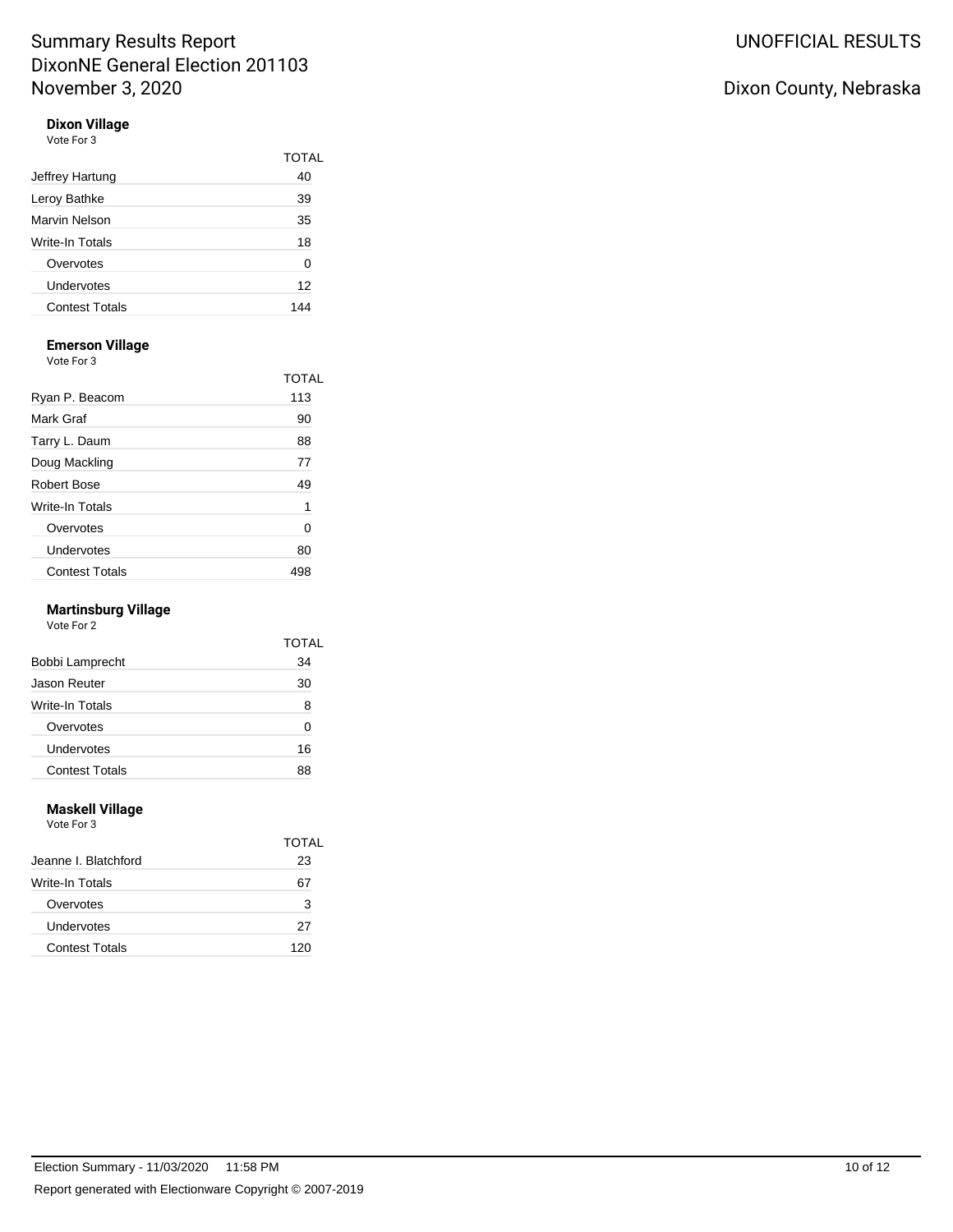#### **Newcastle Village** Vote For 2

|                       | <b>TOTAL</b> |
|-----------------------|--------------|
| <b>Todd Brennan</b>   | 114          |
| Brian H. James        | 112          |
| Write-In Totals       | 12           |
| Overvotes             | 0            |
| Undervotes            | 72           |
| <b>Contest Totals</b> | 310          |

#### **Waterbury Village**

Vote For 2

|                       | TOTAI |
|-----------------------|-------|
| Write-In Totals       | 41    |
| Overvotes             | O     |
| Undervotes            | 39    |
| <b>Contest Totals</b> | 80    |

## **Concord Township Levy**

Vote For 1

|                       | <b>TOTAL</b> |
|-----------------------|--------------|
| <b>YES</b>            | 144          |
| NO.                   | 84           |
| Overvotes             | O            |
| Undervotes            | 6            |
| <b>Contest Totals</b> | 234          |

#### **Proposed Amendment No. 1** Vote For 1

| , , , , , , , , ,     |              |  |
|-----------------------|--------------|--|
|                       | <b>TOTAL</b> |  |
| For                   | 1,452        |  |
| Against               | 1,377        |  |
| Overvotes             | 3            |  |
| Undervotes            | 303          |  |
| <b>Contest Totals</b> | 3,135        |  |

### **Proposed Amendment No. 2**

|                       | <b>TOTAL</b> |
|-----------------------|--------------|
| For                   | 1,526        |
| Against               | 1,238        |
| Overvotes             | 1            |
| Undervotes            | 370          |
| <b>Contest Totals</b> | 3,135        |